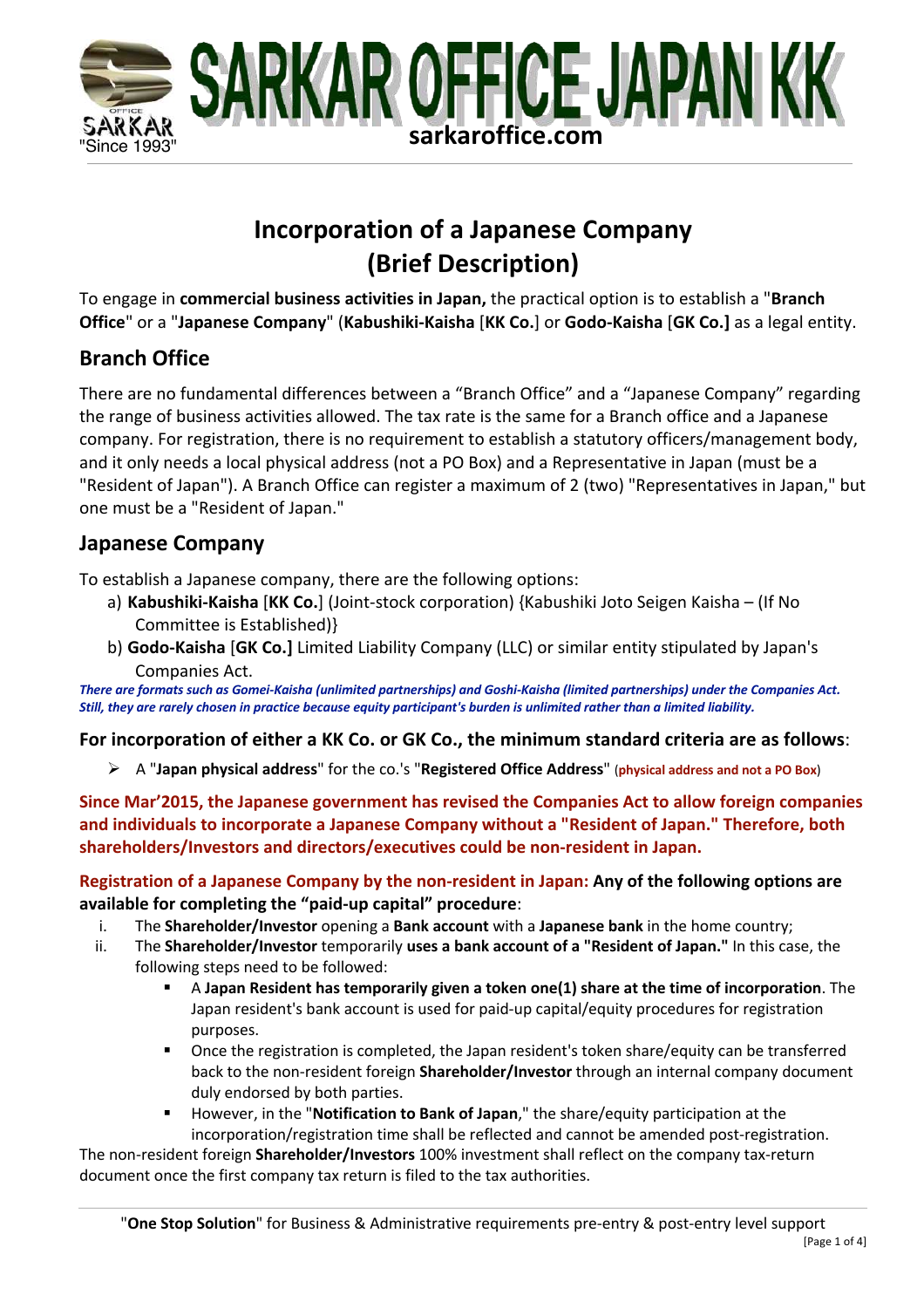

# **Establishing a Japanese Company/Subsidiary Co in Japan**

A foreign company willing to establish a subsidiary company in Japan have the following options:

- I. **Kabushiki-Kaisha [KK Co.] (Joint-stock corporation) {Kabushiki Joto Seigen Kaisha – (If No Committee is Established)}**
- II. **Godo-Kaisha [GK Co.] Limited Liability Company (LLC) or similar entity stipulated by Japan's Companies Act.**

*There are formats such as Gomei-Kaisha (unlimited partnerships) and Goshi-Kaisha (limited partnerships) under the Companies Act. Still, they are rarely chosen in practice because equity participant's burden is unlimited rather than a limited liability.* 

A subsidiary company is a separate legal entity from the parent company; therefore, the foreign company will bear the liability of an equity participant stipulated by law for all debts and credits generated by the subsidiary company's activities.

### **For incorporation of either a KK Co. or GK Co., the minimum standard criteria are as follows**:

Ø A "**Japan physical address**" for the co.'s "**Registered Office Address**" (**physical address and not a PO Box**)

**Since Mar'2015, the Japanese government has revised the Companies Act to allow foreign companies and individuals to incorporate a Japanese Company without a "Resident of Japan." Therefore, both shareholders/Investors and directors/executives could be non-resident in Japan.** 

## **At a Glance: Features of Kabushiki-Kaisha [KK Co.] and Godo-Kaisha [GK Co.]**

- § **Capital**: 1(one) yen or more. [Establishment with zero yen capital is theoretically possible, but it is impossible to incorporate without paying capital in practice.]
- § **Investors**: 1(one) or more
- § **Corporation as an Investor**: Possible (the process of registration is lengthy)
- § **Liability of Investors**: Limited to the amount of investment/equity participation.
- § **Directors / Executive officers**: 1(one) or more (In case of a GK. Co. in principle, all members are executive officers, but maybe stipulated otherwise in "Articles of Association")
- § **Legally stipulated term of office** of Directors / Executive officers: In KK (with capital less than 500 million & without committee [Kabushiki Joto Seigen Kaisha]) 2 years in principle & extendable up to 10 years. In the case of GK no legally stipulated term.
- § **Transfer of share/equity**: In the case of KK Co., it can be transferred freely in principle unless stipulated in "Articles of Association" that it requires the board of directors' approval. In the case of a GK Co., unanimous consent of members (equity holders) is required.
- § **Resident in Japan**: Effective Mar '15 Japanese govt has allowed foreign co. to register a KK or GK without a resident in Japan. However, for completing the procedure of paid-up capital/equity, a resident is required temporarily.
- § **Registered Office**: A local address in Japan is required. (physical address and not a PO Box)
- § **Co. Secretary**: Not required
- § **Yearly Auditing of accounts**: Not mandatory

**Timeframe for registration:** Depends on the type of entity and structure of investors, directors (executive officers), etc. Upon applying to Legal Affairs Bureau for registration, it takes about 2(two) weeks to obtain a company registration certificate. For further details, please refer to registration procedural steps and flowchart of **Kabushiki-Kaisha [KK Co]** and **Godo-Kaisha [GK Co].**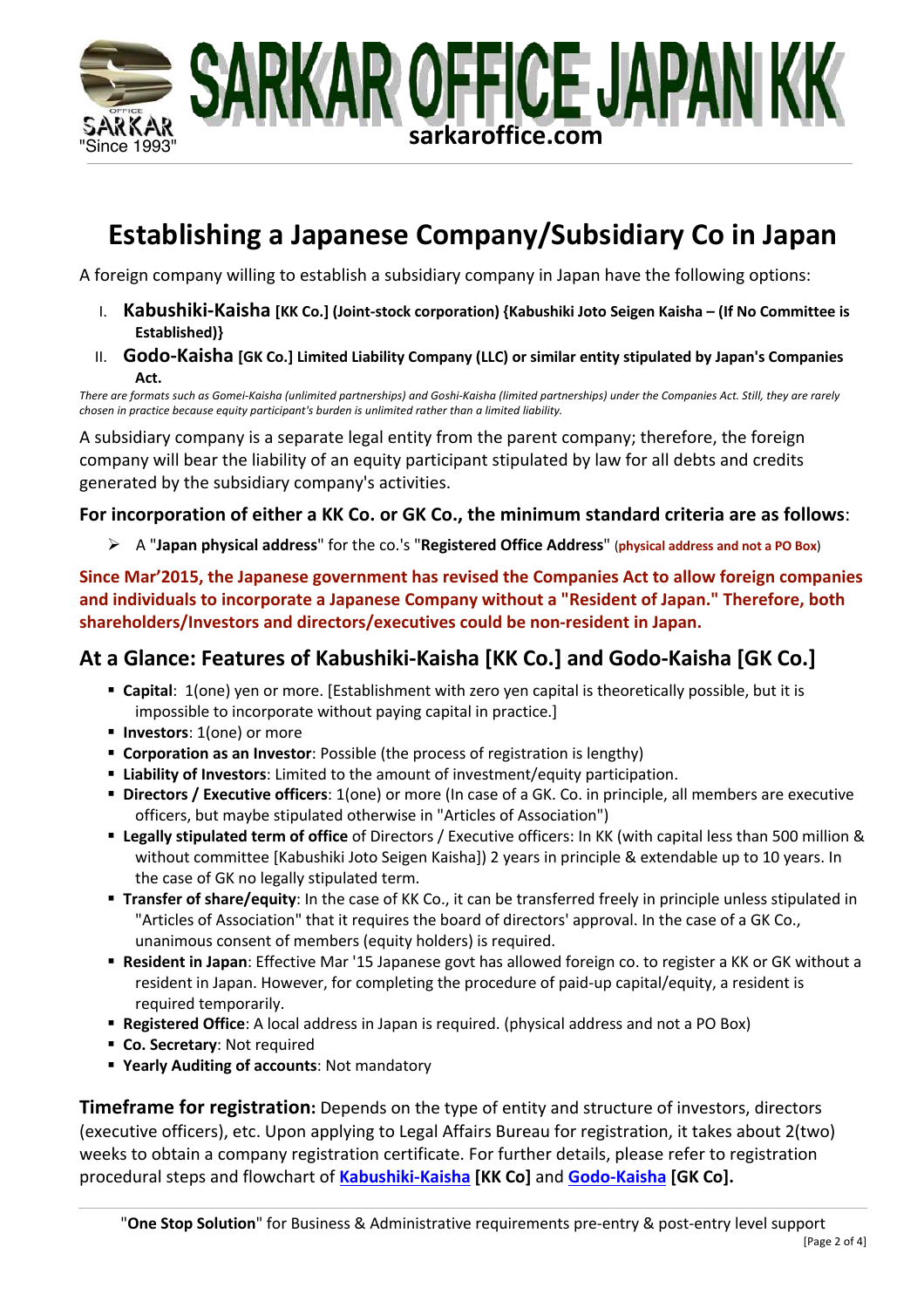

# **Comparison between Japanese Kabushiki Kaisha & Godo-Kaisha**

|                                  | Kabushiki Kaisha                                                       | Godo-Kaisha                            |  |
|----------------------------------|------------------------------------------------------------------------|----------------------------------------|--|
|                                  | (Kabushiki Joto Seigen Kaisha)                                         | (LLC)                                  |  |
|                                  | [If No Committee is Established]                                       | [Limited Liability Co]                 |  |
|                                  | It may be transferred freely in                                        | Unanimous approval of equity           |  |
| <b>Transfer of equity</b>        | principle.                                                             | participants (members) is required.    |  |
| participation share              | Maybe stipulated in articles of                                        |                                        |  |
|                                  | incorporation so that the board of                                     |                                        |  |
|                                  | directors' approval is needed for                                      |                                        |  |
|                                  | the transfer of shares.                                                |                                        |  |
|                                  | Appointment of one (1) or more                                         | No legally stipulated minimum.         |  |
| <b>Number of executives</b>      | required.                                                              | In principle, all members are          |  |
| required                         | Representative director with the                                       | executive officers, but a              |  |
|                                  | right to execute business. If no                                       | representative member may be           |  |
|                                  | representative director is                                             | appointed.                             |  |
|                                  | appointed, executive officers each                                     |                                        |  |
|                                  | have the right of representation.                                      |                                        |  |
| <b>Legally stipulated term</b>   | 2 years in principle.                                                  | No legally stipulated term             |  |
| of office for executives         | Expandable up to 10 years                                              |                                        |  |
| Possibility of a                 |                                                                        | Possible. However, the co should       |  |
| Company                          | Not possible                                                           | nominate an individual staff from the  |  |
| to be a Director                 |                                                                        | CO.                                    |  |
|                                  |                                                                        |                                        |  |
|                                  |                                                                        | In principle, all members are          |  |
| Director must be from            | Not necessarily                                                        | executive officers, but maybe          |  |
| shareholder / member             |                                                                        | stipulated otherwise in "Articles of   |  |
|                                  |                                                                        | Association"                           |  |
| <b>Regular general meeting</b>   | In principle, it must be held every                                    | Not required                           |  |
| Ωf                               | year                                                                   |                                        |  |
| shareholders/members             |                                                                        |                                        |  |
| <b>Possibility of the public</b> | Possible<br>Not possible                                               |                                        |  |
| offer of stock                   |                                                                        |                                        |  |
| Possibility of                   | A joint-stock corporation (KK) may                                     | A limited liability company (LLC) (GK) |  |
| reorganization                   | be reorganized into a limited<br>may be reorganized into a joint-stock |                                        |  |
|                                  | liability company (LLC) (GK).                                          | corporation (KK)                       |  |
| <b>Distribution of profits</b>   | Allocated according to equity                                          | May be allocated at a different ratio  |  |
| and losses                       | participation ratio                                                    | from equity participation ratio if     |  |
|                                  |                                                                        | specified in Articles of Association   |  |

*Disclaimer: This information is for illustration purposes. No warranty is given that it is free from error or omission. Sarkar Office® cannot be held liable for any decision made based on this information only!*